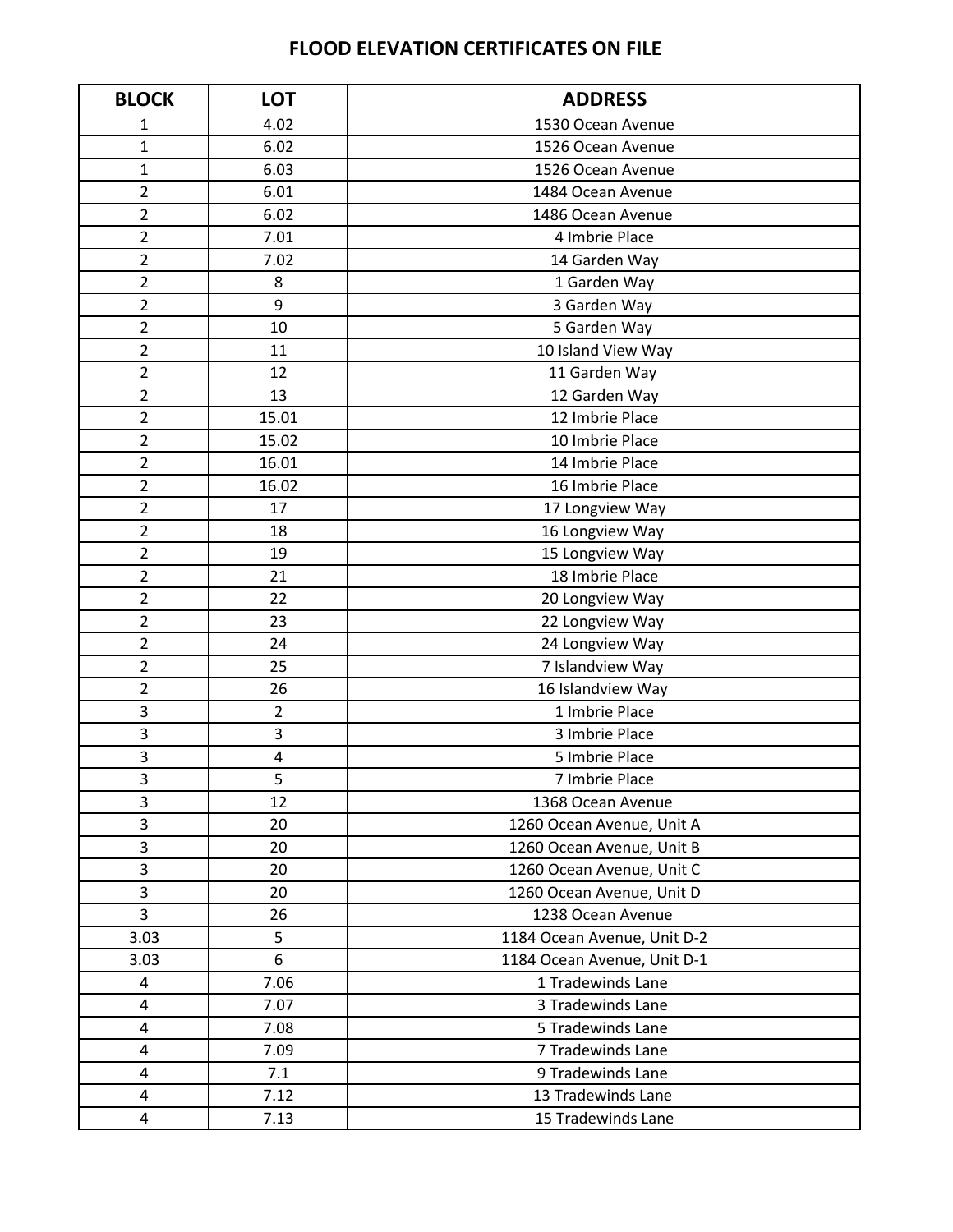| 4                       | 7.14           | 17 Tradewinds Lane       |
|-------------------------|----------------|--------------------------|
| $\overline{\mathbf{4}}$ | 7.15           | 19 Tradewinds Lane       |
| 4                       | 7.16           | 21 Tradewinds Lane       |
| 4                       | 7.17           | 23 Tradewinds Lane       |
| 4                       | 7.19           | 18 Tradewinds Lane       |
| 4                       | 7.2            | 16 Tradewinds Lane       |
| $\overline{\mathbf{4}}$ | 7.21           | 14 Tradewinds Lane       |
| 4                       | 7.23           | 10 Tradewinds Lane       |
| 4                       | 7.24           | 8 Tradewinds Lane        |
| 4                       | 7.25           | 6 Tradewinds Lane        |
| 4                       | 7.26           | 4 Tradewinds Lane        |
| $\overline{4}$          | 7.27           | 2 Tradewinds Lane        |
|                         |                |                          |
| 4.04                    | 62             | 25 Village Road          |
| 6                       | $\mathbf{1}$   | 1219 Ocean Avenue        |
| 6                       | 2&3            | 2 Marius Lane            |
| 7                       | 4              | 7 Marius Lane            |
| 7                       | 8              | 1175 Ocean Avenue        |
| $\overline{7}$          | 9              | 1171 Ocean Avenue        |
| $\boldsymbol{9}$        | 3.01           | 3A Osborne Place         |
| 9                       | 3.02           | 3B Osborne Place         |
| $\boldsymbol{9}$        | 4              | 5 Osborne Place          |
| 9                       | 5              | 15 Osborne Place         |
| 9                       | 6              | 19 Osborne Place         |
| $\boldsymbol{9}$        | $\overline{7}$ | 26 Center Street (Front) |
| 9                       | $\overline{7}$ | 26 Center Street (Rear)  |
| $\boldsymbol{9}$        | 8              | 24 Center Street         |
| 9                       | 9              | 22 Center Street         |
| 9                       | 10             | 20 Center Street         |
| 9                       | 13             | 12 Center Street         |
| 9                       | 14             | 10 Center Street         |
| 10                      | 5              | 9 Center Street          |
| 10                      | 6              | 11 Center Street         |
| 10                      | $\overline{7}$ | 13 Center Street         |
| 10                      | 8              | 15 Center Street         |
| 10                      | 9              | 17 Center Street         |
| 10                      | 10             | 19 Center Street         |
| 10                      | 12             | 23 Center Street         |
| 10                      | 13             | 25 Center Street         |
| 10                      | 14             | 27 Center Street         |
| 10                      | 18             | 34 Beach Street          |
| 10                      | 19             | 32 Beach Street          |
| 10                      | 20             | 30 Beach Street          |
| 10                      | 21.02          | 26 Beach Street          |
| 10                      | 26             | 16 Beach Street          |
| 10                      | 27             | 14 Beach Street          |
| 10                      | 28             | 12 Beach Street          |
| 10                      | 29             | 10 Beach Street          |
|                         |                |                          |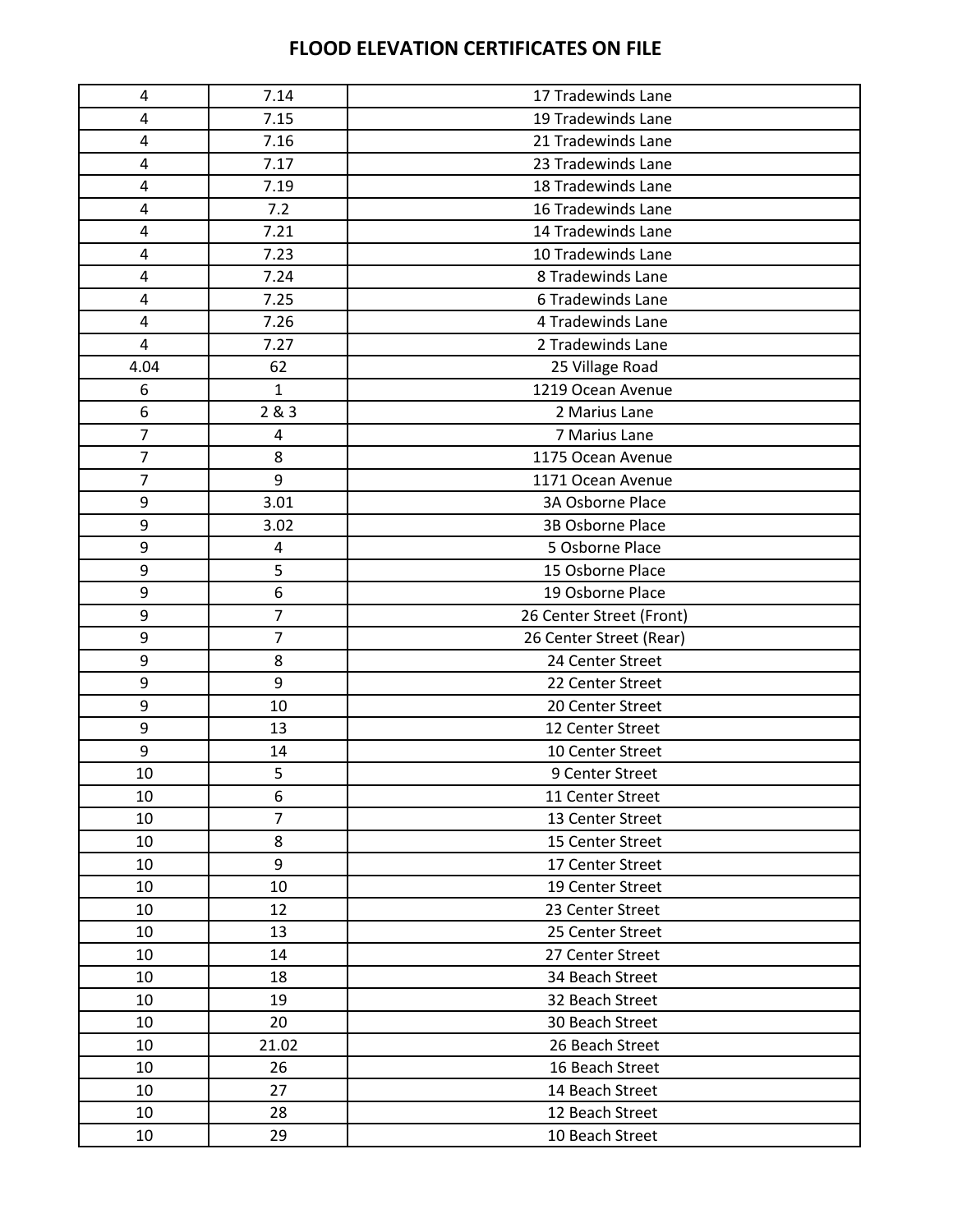| 10 | 30             | 8 Beach Street      |
|----|----------------|---------------------|
| 10 | 31             | 6 Beach Street      |
| 11 | $\mathbf{1}$   | 1146 Ocean Avenue   |
| 11 | $\overline{2}$ | 1 Beach Street      |
| 11 | 3              | 3 Beach Street      |
| 11 | 3              | 3 Beach Street      |
| 11 | 5              | 9 Beach Street      |
| 11 | $\overline{7}$ | 13 Beach Street     |
| 11 | 8              | 15 Beach Street     |
| 11 | 9              | 19 Beach Street     |
| 11 | 10             | 21 Beach Street     |
| 11 | 11             | 23 Beach Street     |
| 11 | 13             | 24 Surf Street      |
| 11 | 15             | 20 Surf Street      |
| 11 | 16             | 18 Surf Street      |
| 11 | 17             | 14 Surf Street      |
| 11 | 18             | 12 Surf Street      |
| 11 | 23             | 1136 Ocean Avenue   |
| 12 | 6              | 6 New Street        |
| 12 | $\overline{7}$ | 8 New Street        |
| 12 | 8              | 10 New Street       |
| 12 | 8.01           | 12 New Street       |
| 12 | 9              | 14 New Street       |
| 12 | 10             | 16 New Street       |
| 12 | 11             | 20 New Street       |
| 12 | 12             | 24 New Street       |
| 13 | $\overline{2}$ | 5 New Street        |
| 13 | 5              | 13 New Street       |
| 13 | 6              | 15 New Street       |
| 13 | 7              | 17 New Street       |
| 13 | 9              | 21 New Street       |
| 13 | 11             | 25 New Street       |
| 13 | 14             | 50 Church Street    |
| 13 | 19             | 6 West Front Street |
| 13 | 23             | 34 Church Street    |
| 13 | 24 & 24.01     | 30 Church Street    |
| 13 | 26             | 26 Church Street    |
| 13 | 27             | 24 Church Street    |
| 13 | 30             | 16 Church Street    |
| 13 | 32             | 12 Church Street    |
| 13 | 34             | 8 Church Street     |
| 13 | 35             | 6 Church Street     |
| 13 | 36             | 4 Church Street     |
| 14 | 2.01           | 1A Church Street    |
| 14 | 2.02           | 1B Church Street    |
| 14 | 4              | 5 Church Street     |
| 14 | 8              | 13 Church Street    |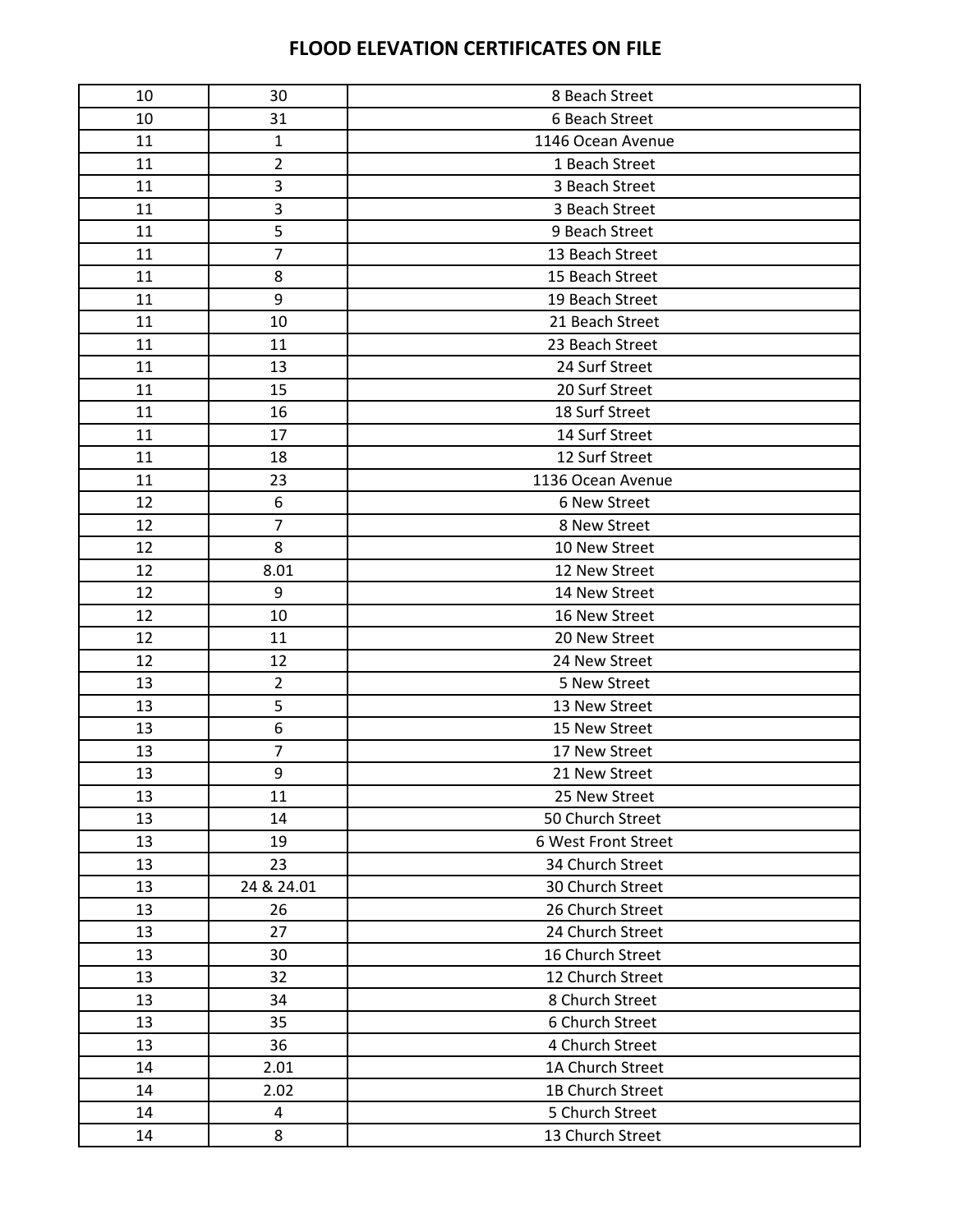| 14 | 9              | 15 Church Street                                        |
|----|----------------|---------------------------------------------------------|
| 14 | 10             | 17 Church Street                                        |
| 14 | 11             | 19 Church Street                                        |
| 14 | 17             | 8 South Street                                          |
| 14 | 18             | 6 South Street                                          |
| 14 | 20             | 3 South Street                                          |
| 16 | 4              | 1066 Ocean Avenue                                       |
| 16 | 4.01           | 1068 Ocean Avenue                                       |
| 16 | 11             | 6 Peninsula Avenue                                      |
| 16 | 17             | 16 Peninsula Avenue                                     |
| 16 | 25             | 13 River Street                                         |
| 16 | 28             | 5 River Street                                          |
| 17 | 4              | 1030 Ocean Avenue                                       |
| 20 | 3              | 10 East New Street                                      |
| 20 | 4              | 2 East New Street                                       |
| 20 | 5.01           | 14 East New Street, Unit A                              |
| 20 | 5.02           | 14 East Surf Street, Unit B                             |
| 20 | $\overline{7}$ | Wayne Street (at the NE corner with East Center Street) |
| 21 | 2.01           | 5 East New Street                                       |
| 21 | 6              | 3 East Church Street                                    |
| 21 | 8              | 4 East Church Street                                    |
| 21 | 10             | 8 East Church Street                                    |
| 22 | $\overline{2}$ | 9 East Church Street                                    |
| 22 | $\overline{3}$ | 7 East Church Street                                    |
| 22 | 4.01           | 15 East Church Street                                   |
| 23 | $\mathbf{1}$   | 1099 Ocean Avenue                                       |
| 23 | $\mathbf{1}$   | 1097 Ocean Avenue                                       |
| 23 | 3              | 1041 Ocean Avenue                                       |
| 23 | 4              | 999 Ocean Avenue                                        |
| 23 | 11             | 909 Ocean Avenue                                        |
| 23 | 13             | 825 Ocean Avenue                                        |
| 23 | 14             | 801 Ocean Avenue                                        |
| 24 | 2.02           | 936 Ocean Avenue                                        |
| 24 | 2.03           | 934 Ocean Avenue                                        |
| 24 | 2.04           | 932 Ocean Avenue                                        |
| 24 | 6              | 908 Ocean Avenue                                        |
| 24 | $\overline{7}$ | 902 Ocean Avenue                                        |
| 24 | 11.02          | 880 Ocean Avenue                                        |
| 24 | 12             | 822 Ocean Avenue                                        |
| 24 | 16             | 816 Ocean Avenue                                        |
| 24 | 21             | 760 Ocean Avenue                                        |
| 24 | 24.01          | 744 Ocean Avenue                                        |
| 24 | 24.02          | 742 Ocean Avenue                                        |
| 24 | 25.01          | 740 Ocean Avenue                                        |
| 24 | 25.02          | 730 Ocean Avenue                                        |
| 24 | 28             | 710 Ocean Avenue                                        |
| 24 | 33             | 678 Ocean Avenue                                        |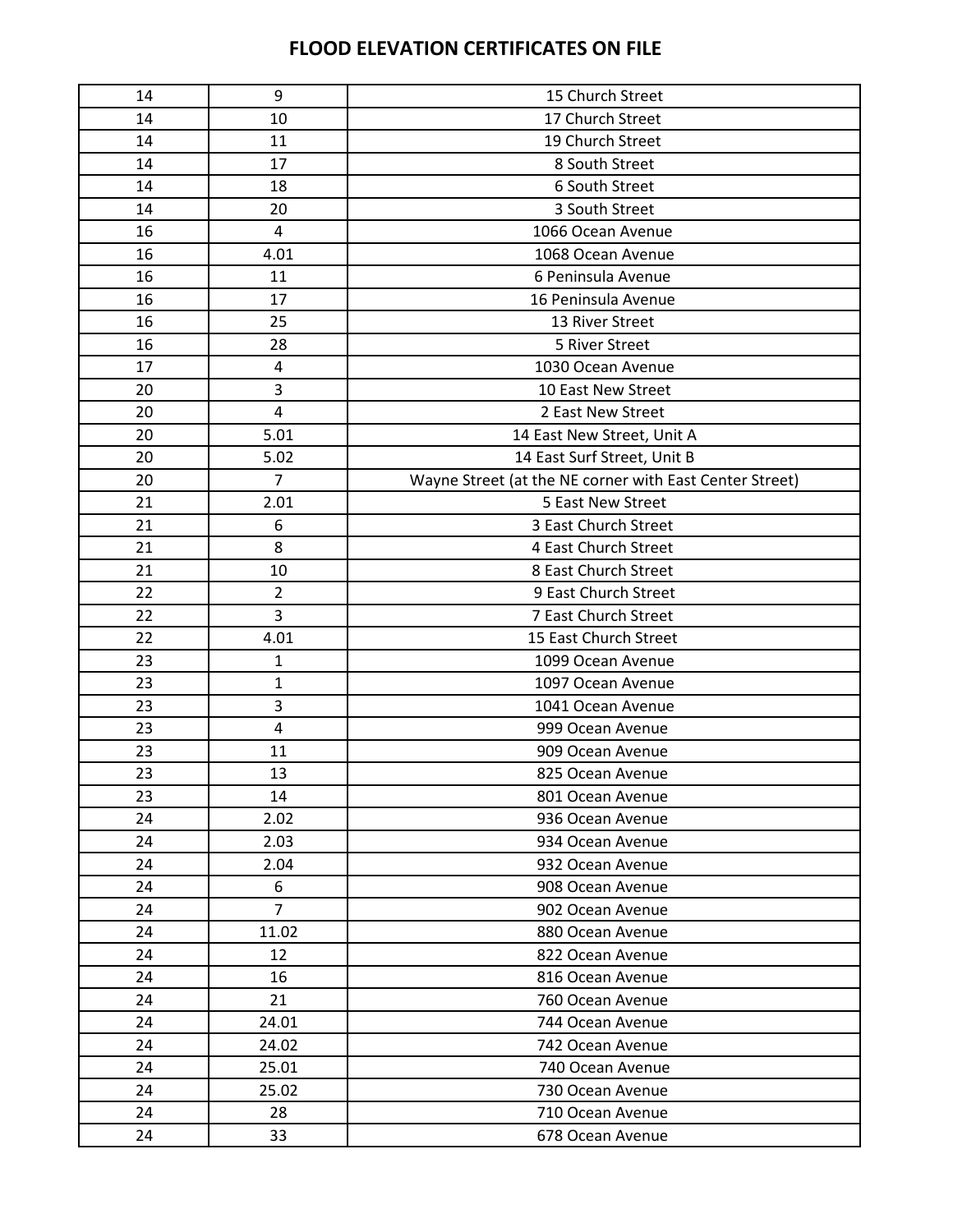| 24 | 36             | 666 Ocean Avenue           |
|----|----------------|----------------------------|
| 24 | 37.02          | 656 Ocean Avenue           |
| 24 | 38             | 652 Ocean Avenue           |
| 24 | 39             | 650 Ocean Avenue           |
| 24 | 40             | 640 Ocean Avenue           |
| 24 | 42             | 632 Ocean Avenue           |
| 24 | 44             | 630 Ocean Avenue           |
| 24 | 47             | 620 Ocean Avenue           |
| 24 | 50             | 20 Riverview Place         |
| 24 | 51             | 18 Riverview Place         |
| 24 | 56             | 8 Riverview Place          |
| 25 | 3              | 604 Ocean Avenue           |
| 25 | 4              | 602 Ocean Avenue           |
| 25 | 6              | 596 Ocean Avenue           |
| 25 | 8              | 592 Ocean Avenue           |
| 25 | 12             | 580 Ocean Avenue           |
| 25 | 13             | 576 Ocean Avenue           |
| 25 | 14             | 572 Ocean Avenue           |
| 26 | $\overline{2}$ | 3 River Way                |
| 26 | 3              | 5 River Way                |
| 26 | 4              | 5 Henry Lane (Garage)      |
| 26 | $\overline{7}$ | 18 Shrewsbury Way          |
| 26 | $\overline{7}$ | 18 Shrewsbury Way (Garage) |
| 26 | 9              | 10 Shrewsbury Way          |
| 26 | 10             | 8 Shrewsbury Way           |
| 26 | 12             | 6 Shrewsbury Way           |
| 27 | 3              | 5 Shrewsbury Way           |
| 27 | 4              | 7 Shrewsbury Way           |
| 27 | 5              | 25 Shrewsbury Way          |
| 27 | 6              | 14 Willow Way              |
| 27 | $\overline{7}$ | 902 Ocean Avenue           |
| 27 | 7.01           | 6 Willow Way               |
| 27 | 9.01           | 2 Willow Way               |
| 27 | 10             | 560 Ocean Avenue           |
| 28 | 3              | 3 Willow Way               |
| 28 | 4              | 5 Willow Way               |
| 28 | 5              | 5 Bellevue Way             |
| 28 | $\overline{7}$ | 49 Bellevue Place          |
| 28 | 8              | 2 Atlantic Way             |
| 28 | 9 & 9.01       | 4 Atlantic Way             |
| 28 | 10             | 548 Ocean Avenue           |
| 29 | 3              | 15 Atlantic Way            |
| 29 | 4              | 13 Atlantic Way            |
| 29 | 5              | 11 Atlantic Way            |
| 29 | 6              | 9 Atlantic Way             |
| 29 | $\overline{7}$ | 7 Atlantic Way             |
| 29 | 8              | 5 Atlantic Way             |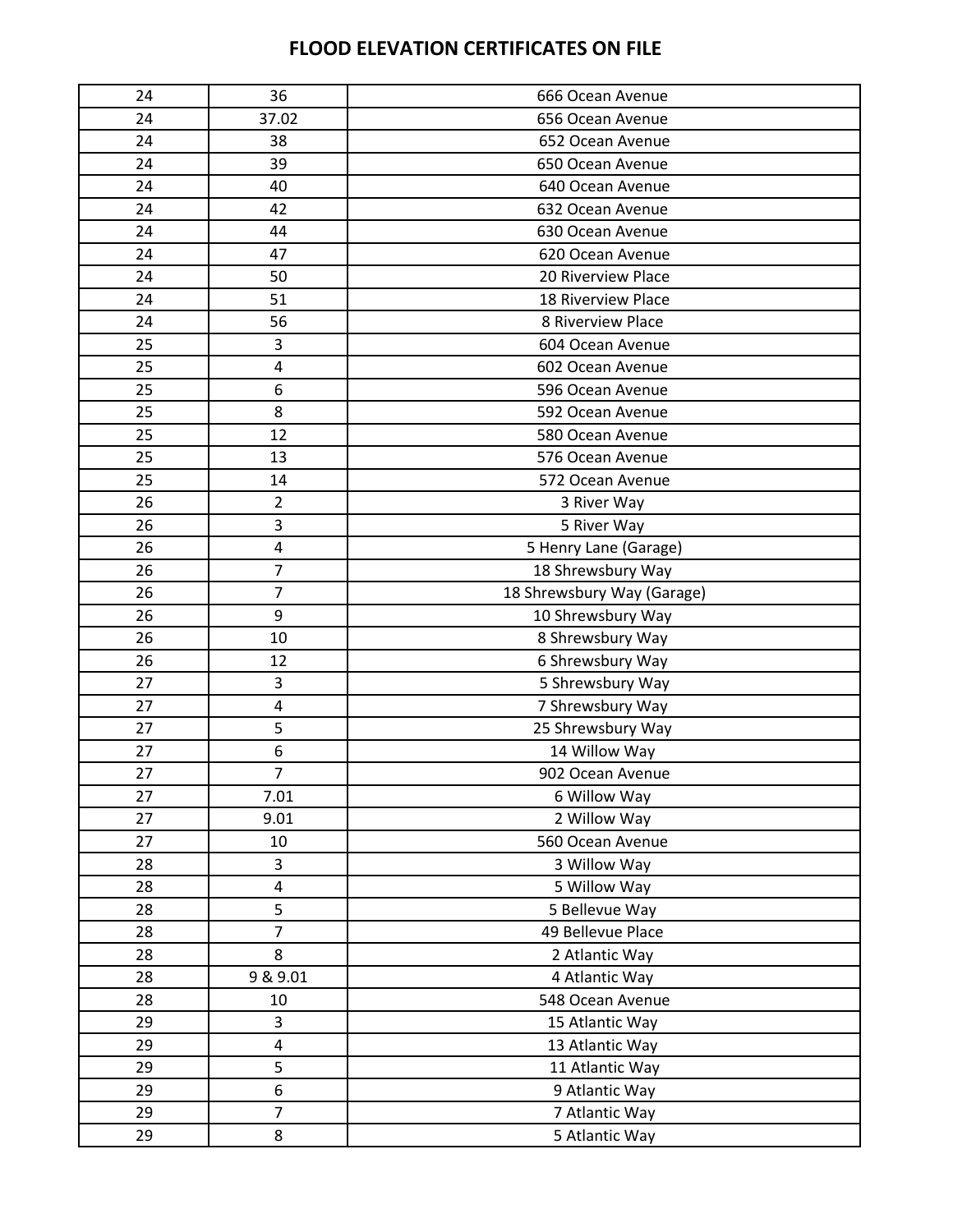| 29 | 10             | 3 Atlantic Way                      |
|----|----------------|-------------------------------------|
| 29 | 11             | 534 Ocean Avenue                    |
| 29 | 17             | 522 Ocean Avenue                    |
| 29 | 18             | 518 Ocean Avenue                    |
| 29 | 20             | 1 Beach Way                         |
| 29 | 20             | 1 A Beach Way                       |
| 29 | 22             | 42 Normandie Place (Front Building) |
| 29 | 22             | 42 Normandie Place (Rear Building)  |
| 29 | 25             | 45 Normandie Place                  |
| 29 | 26             | 43 Normandie Place                  |
| 29 | 28             | 50 Normandie Place                  |
| 30 | $\overline{2}$ | 504 Ocean Avenue                    |
| 30 | 4.01           | 498 Ocean Avenue                    |
| 30 | 4.02           | 492 Ocean Avenue                    |
| 30 | 5              | 2 Beach Way                         |
| 30 | $\overline{7}$ | 33Normandie Place                   |
| 30 | 8              | 32 Normandie Place                  |
| 30 | 10             | 30 Normandie Place                  |
| 30 | 14             | 23 Normandie Place                  |
| 30 | 15.01          | 484 Ocean Avenue                    |
| 30 | 15.02          | 480 Ocean Avenue                    |
| 30 | 18             | 460 Ocean Avenue                    |
| 30 | 20             | 454 Ocean Avenue                    |
| 30 | 25             | 414 Ocean Avenue                    |
| 30 | 27             | 408 Ocean Avenue                    |
| 30 | 31             | 406 Ocean Avenue                    |
| 30 | 32             | 400 Ocean Avenue                    |
| 30 | 33             | 402 Ocean Avenue                    |
| 30 | 34             | 376 Ocean Avenue                    |
| 30 | 35             | 378 Ocean Avenue                    |
| 30 | 36             | 370 Ocean Avenue                    |
| 30 | 37             | 360 Ocean Avenue                    |
| 30 | 37             | 360 Ocean Avenue (Garage)           |
| 30 | 40.02          | 326 Ocean Avenue                    |
| 30 | 41.01          | 314 Ocean Avenue                    |
| 30 | 41.02          | 318 Ocean Avenue (Garage Only)      |
| 30 | 42             | 310A Ocean Avenue                   |
| 30 | 43             | 308 Ocean Avenue                    |
| 30 | 46             | 290 Ocean Avenue                    |
| 30 | 47 & 47.01     | 280 Ocean Aenue                     |
| 30 | 50             | 252 Ocean Avenue                    |
| 30 | 52             | 250 Ocean Avenue                    |
| 30 | 53             | 253A Ocean Avenue                   |
| 30 | 63             | 14 South Way                        |
| 32 | 3              | 212 Ocean Avenue                    |
| 32 | 4              | 26 Waterview Way                    |
| 32 | 6              | 30 Waterview Way                    |